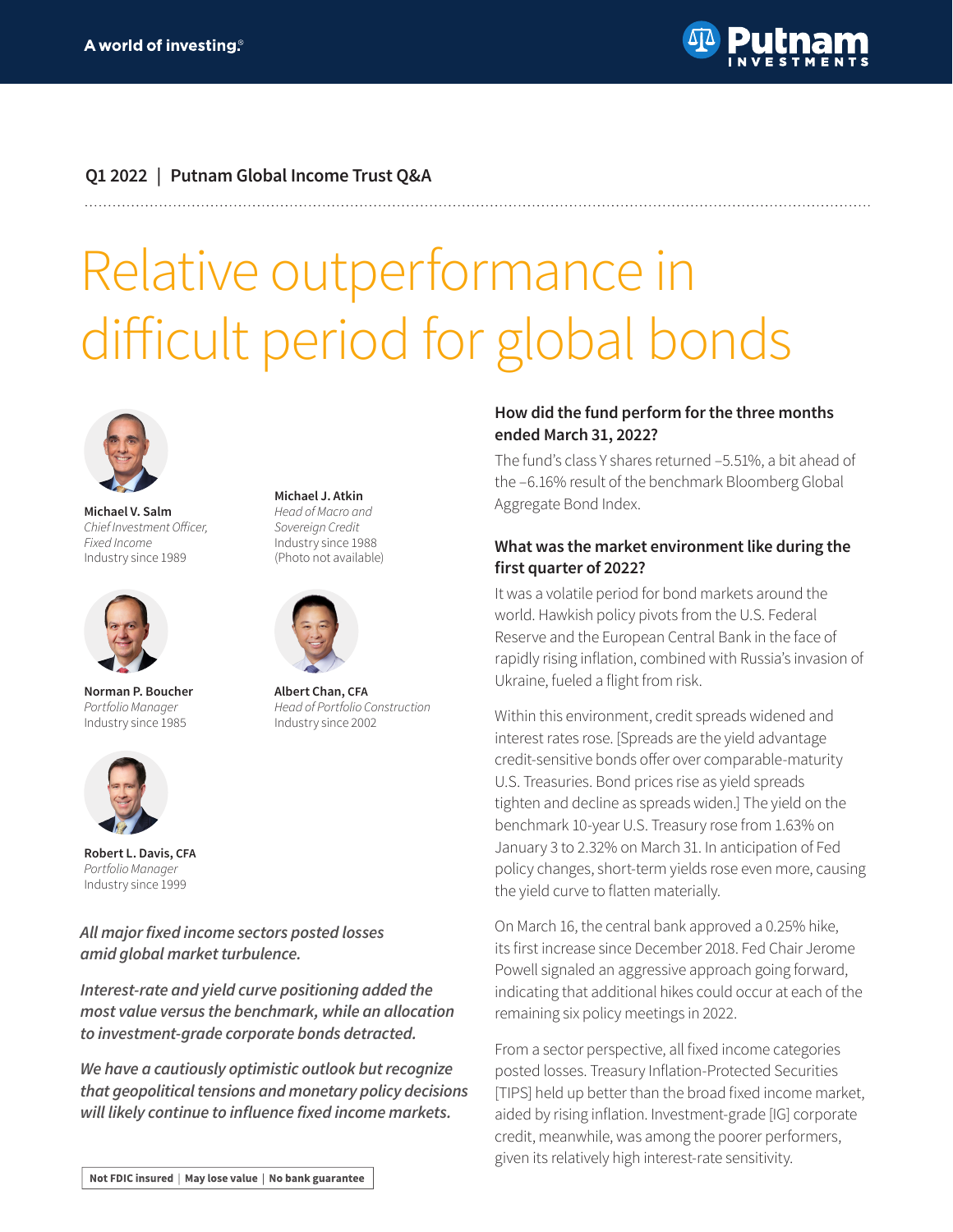Outside of fixed income, commodities such as oil, wheat, and metals experienced large price increases during the quarter on expectations of global shortages resulting from Russia's invasion of Ukraine. U.S. crude oil prices climbed 32%, ending the quarter at \$100.28 per barrel. Major stock indexes in the U.S. and overseas suffered their worst quarterly performance in two years.

# **Which holdings and strategies aided the fund's performance versus the benchmark?**

Our interest-rate and yield curve strategy added the most value on a relative basis. The portfolio benefited from an increase in real interest rates during the quarter. [Real interest rates adjust for the effects of inflation by subtracting the actual or expected rate of inflation from nominal interest rates.] Our interest-rate and yield curve strategy is intended to provide a degree of protection against underperformance of risk-based assets. It accomplished that objective this quarter.

Our active currency strategy also aided relative performance, led by positions in the Japanese yen and the euro.

Relative positioning in emerging market debt was another contributor, despite turbulence in the sector resulting from Russia's invasion of Ukraine. Underweight exposure to Russian debt boosted the fund's result in this sector.

Mortgage credit holdings also helped on a relative basis, largely driven by our holdings of commercial mortgagebacked securities [CMBS]. Despite broader market volatility, the continued reopening of the economy and the success of vaccines helped many types of property recover, which, in turn, boosted our CMBS positions.

## **What about relative detractors?**

An allocation to investment-grade corporate bonds was the biggest relative detractor this quarter, hampered by widening credit spreads.

# **What are your current views on the major sectors in which the fund invests?**

We have a cautiously optimistic outlook but recognize that geopolitical tensions and monetary policy decisions will likely continue to influence fixed income markets.

Looking first at corporate credit, we have a constructive outlook for IG bonds. That said, we anticipate continued bouts of volatility given the conflict in Ukraine, the pace of Fed rate hikes, and potentially negative effects on energy supplies from sanctions on Russia. We have a positive view of corporate fundamentals, while having a more neutral outlook for the market's supply-and-demand backdrop and valuation level.

We believe the fundamental environment will continue to improve in the CMBS market as workers return to offices, consumer traffic increases at retailers, and hotels welcome back business and leisure travelers. Our emphasis on investment opportunities in the U.S. broadly isolates us from geopolitical risk. Moreover, with real assets serving as collateral, along with the potential for rent adjustments, CMBS have historically performed well during periods of rising inflation. Consistent with risk markets generally, CMBS spreads widened during the quarter. The increased liquidity premium enhanced the appeal of select market segments.

Within residential mortgage credit, we believe continued high demand and low inventory of available homes is likely to push prices even higher. Given that home prices have already risen substantially and mortgage rates have moved up, we are aware that affordability has become a constraint for many prospective buyers. Consequently, we think the pace of home price appreciation is likely to moderate during 2022. Wider spreads have created better value among mid-tier and lower-rated securities. As a result, we are finding attractive investment opportunities in that area of the market, as well as among higher-rated securities.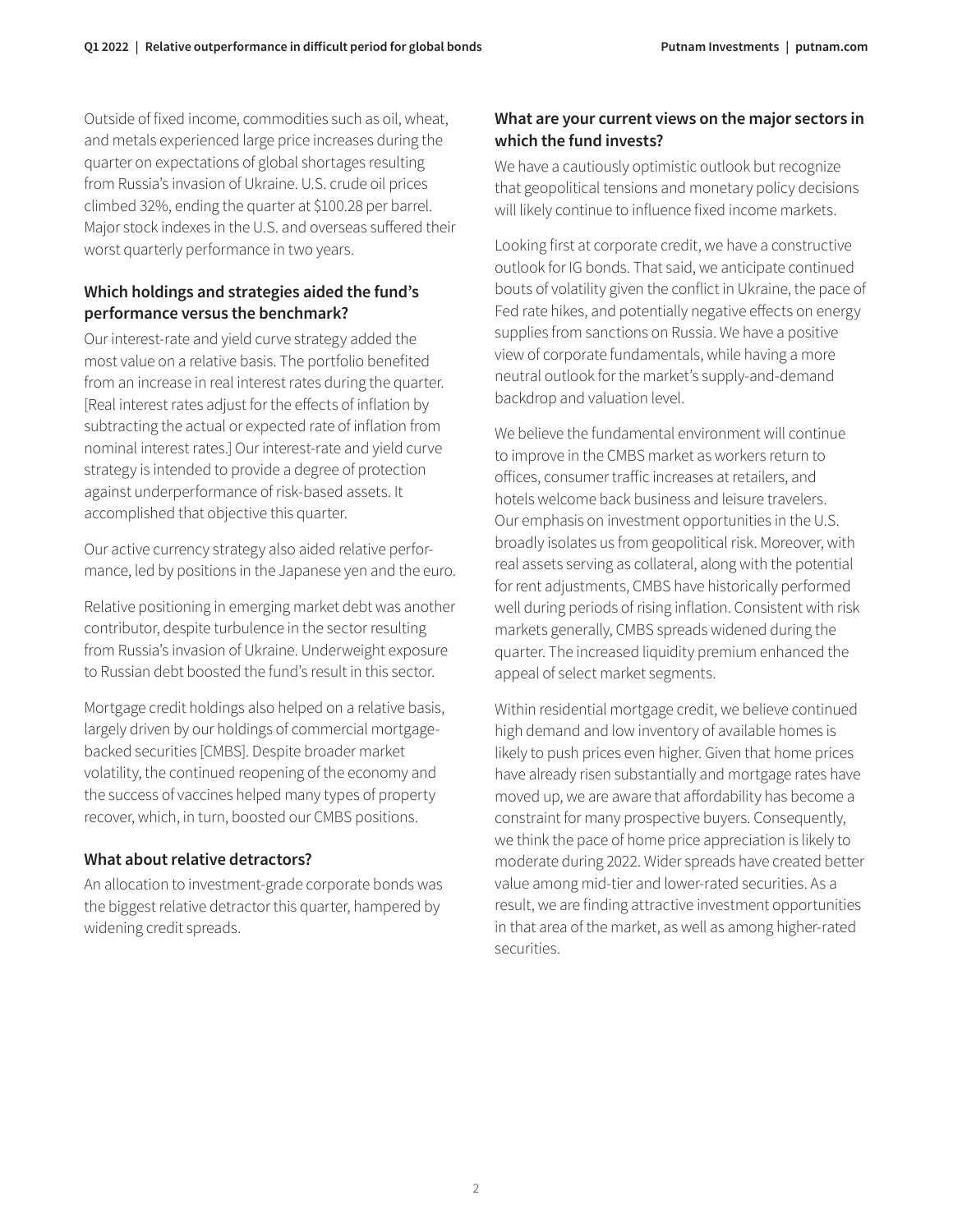We believe the Fed's shift toward tighter monetary policy may cause it to accelerate sales of mortgagebacked securities [MBS] that it currently holds. A faster pace of MBS tapering may reduce home price inflation, helping to boost the Fed's inflationfighting mandate. Against this backdrop, we believe many prepayment-sensitive securities may offer attractive risk-adjusted returns from current price levels and may offer meaningful upside potential if mortgage prepayment speeds slow. We think the fund's prepayment-related strategies provide an important source of diversification in the portfolio. In our view, prepayment strategies could benefit from an economic slowdown, a shift to supportive fiscal policies, or a sustained increase in mortgage rates.

In light of Russia's invasion of Ukraine, along with the Fed's shift to monetary tightening, the near-term outlook for emerging markets has become highly uncertain. Against this backdrop, we will focus on opportunities in countries that are less directly affected by geopolitical turmoil and global policy risk.

#### **Putnam Global Income Trust (PGGYX)**

#### Annualized total return performance as of 3/31/22

|                            | Class Y shares<br>Inception 10/4/05 | <b>Bloomberg Global</b><br><b>Aggregate Bond</b><br>Index |
|----------------------------|-------------------------------------|-----------------------------------------------------------|
| Last quarter               | $-5.51%$                            | $-6.16%$                                                  |
| 1 year                     | $-8.54$                             | $-6.40$                                                   |
| 3 years                    | $-0.09$                             | 0.69                                                      |
| 5 years                    | 1.19                                | 1.70                                                      |
| 10 years                   | 1.71                                | 1.04                                                      |
| Life of fund               | 5.75                                |                                                           |
| Total expense ratio: 0.93% |                                     |                                                           |

What you pay: 0.63%

Source: Bloomberg Index Services Limited.

"What you pay" reflects Putnam Management's decision to contractually limit expenses through 2/28/23.

Returns for periods of less than one year are not annualized.

*Current performance may be lower or higher than the quoted past*  performance, which cannot guarantee future results. Share price, principal value, and return will vary, and you may have a gain or a loss when you sell your shares. Performance assumes reinvestment of distributions and does not account for taxes. For the most recent month-end performance, please visit [putnam.com.](https://www.putnam.com?ref=TL031.pdf) *Class Y shares before their inception are derived from the historical performance of class A*  shares (inception 6/1/87), which have not been adjusted for the lower expenses; had they, returns would have been higher. For a portion of the periods, this fund may have had expense limitations, without which returns would have been lower. Class Y shares are generally only available for corporate and institutional clients and have no initial sales charge.

The Bloomberg Global Aggregate Bond Index is an unmanaged index of global investment-grade fixed-income securities. You cannot invest directly in an index.

BLOOMBERG® is a trademark and service mark of Bloomberg Finance L.P. and its affiliates (collectively "Bloomberg"). Bloomberg or Bloomberg's licensors own all proprietary rights in the Bloomberg Indices. Neither Bloomberg nor Bloomberg's licensors approve or endorse this material, or guarantee the accuracy or completeness of any information herein, or make any warranty, express or implied, as to the results to be obtained therefrom, and to the maximum extent allowed by law, neither shall have any liability or responsibility for injury or damages arising in connection therewith.

Diversification does not guarantee a profit or ensure against loss. It is possible to lose money in a diversified portfolio.